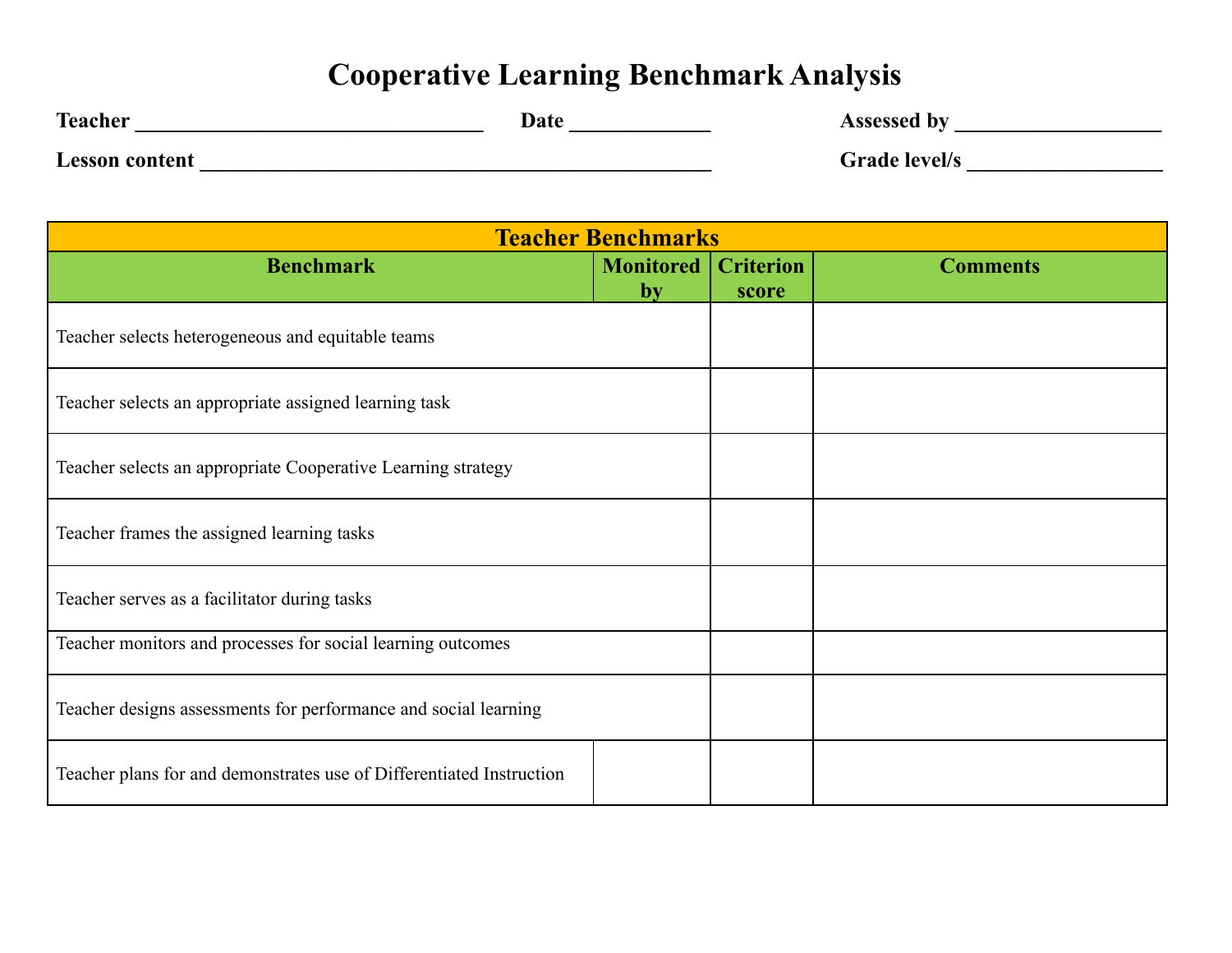| <b>Student Benchmarks</b>                                                                    |                        |                           |                 |  |
|----------------------------------------------------------------------------------------------|------------------------|---------------------------|-----------------|--|
| <b>Benchmark</b>                                                                             | <b>Monitored</b><br>by | <b>Criterion</b><br>score | <b>Comments</b> |  |
| Students view teams as being fair                                                            |                        |                           |                 |  |
| Students understand the assigned task                                                        |                        |                           |                 |  |
| Students understand the cooperative strategy in place                                        |                        |                           |                 |  |
| Teams share the work and the accountability of all members                                   |                        |                           |                 |  |
| Teams use peer teaching to improve performance and publicly support<br>each member's efforts |                        |                           |                 |  |
| Teams show improvement on performance assessments                                            |                        |                           |                 |  |
| Teams show evidence of social learning                                                       |                        |                           |                 |  |